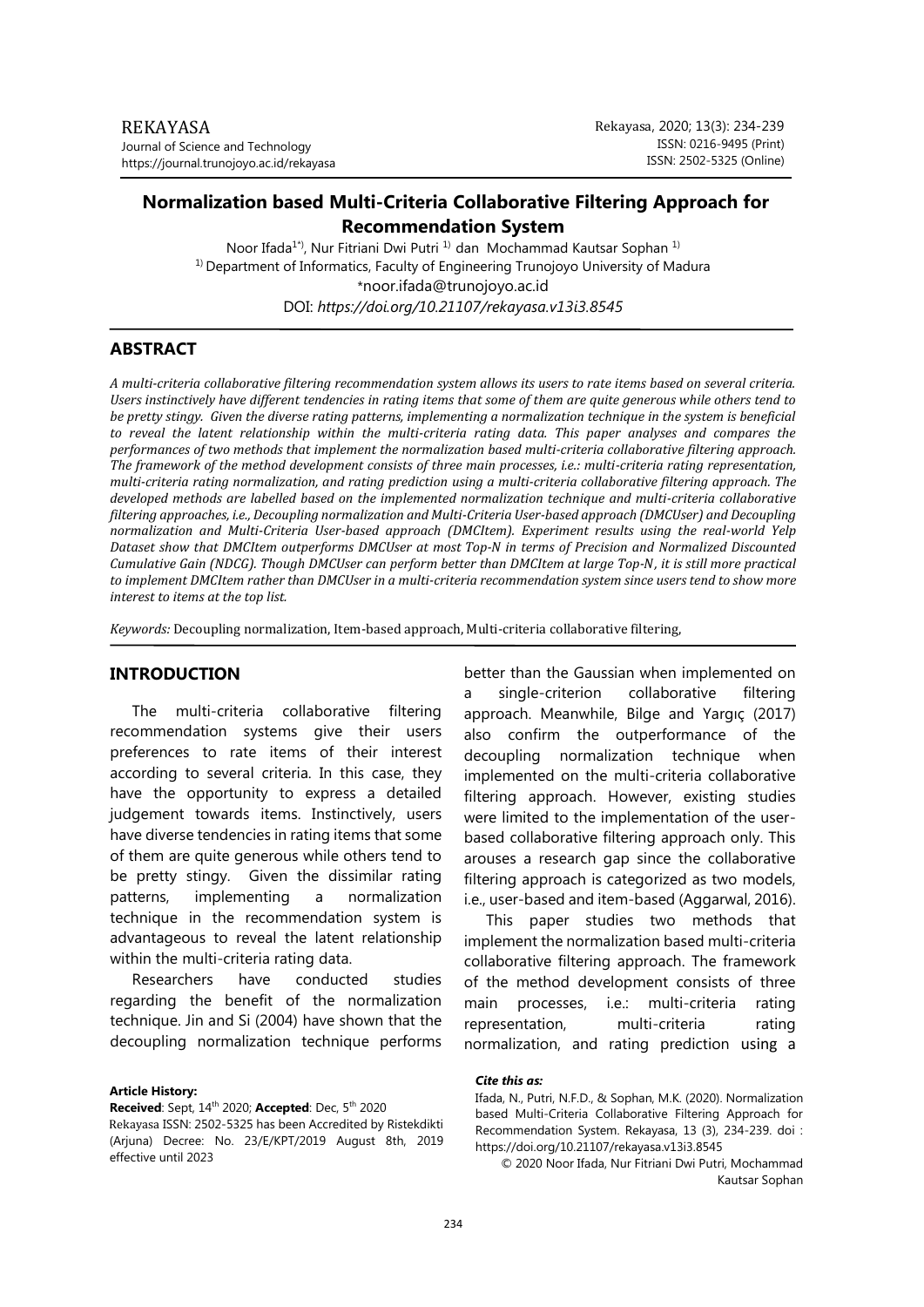multi-criteria collaborative filtering approach. The developed methods are labelled based on the implemented normalization technique and multi-criteria collaborative filtering approaches, i.e., Decoupling normalization and Multi-Criteria User-based approach (DMCUser) and Decoupling normalization and Multi-Criteria User-based approach (DMCItem). Series of experiments are conducted using the Yelp Dataset that contains the multi-criteria hotel ratings.

The contributions of this paper are: (1) A framework of normalization based multi-criteria collaborative filtering approach for recommendation system; and (2) Performance comparison between two multi-criteria recommendation methods that implement the decoupling normalization technique on the userbased and item-based models.

## **METHOD**

The framework of the normalization based multi-criteria collaborative filtering approach for recommendation system consists of three main processes (as illustrates in [Figure 1\)](#page-1-0), i.e.: multicriteria rating representation, multi-criteria rating normalization, and rating prediction using a multi-criteria collaborative filtering approach.



<span id="page-1-0"></span>

#### **Multi-criteria Rating Representation**

Let  $U = \{u_1, u_2, ..., u_n\}$  be the set of *n* users,  $I = \{i_1, i_2, \ldots, i_l\}$  be the set of *l* items,  $C =$  $\{c_1, c_2, ..., c_k\}$  be the set of k criteria, and  $Y =$ 

 $\{y_1, y_2, ..., y_t\}$  be the set of t rating category. A multi-criteria rating data is formed when user  $u$ rates item  $i$  as rating category  $y$  based on criterion  $c$ . In this case, the multi-criteria rating data can be represented as a multi-criteria rating matrix  $R \in \mathbb{R}^{n \times l \times k}$  where  $r_{uic}$  denotes the rating category given by user  $u$  to item  $i$  based on criterion  $c$ . [Figure 2](#page-1-1) shows an example of a multicriteria rating matrix  $R \in \mathbb{R}^{4 \times 3 \times 3}$  where  $U =$  $\{u_1, u_2, u_3, u_4\}, I = \{i_1, i_2, i_3\}, C = \{c_1, c_2, c_3\},$  and  $Y = \{1,2,3,4,5\}$ . Hence, we can observe that user  $u_1$  has rated item  $i_1$  as rating category  $y_3$  based on criterion  $c_1$ , i.e.:  $r_{111} = 3$ .



<span id="page-1-1"></span>Figure 2. Example of multi-criteria rating matrix  $R \in \mathbb{R}^{4 \times 3 \times 3}$ 

#### **Multi-criteria Rating Normalization**

From the example in [Figure 2,](#page-1-1) we can observe that the users have different tendencies in rating items.  $u_1$  and  $u_3$  are the type of users that tend to rate items quite generously while  $u_2$  and  $u_4$ are those that tend to rate pretty stingily. Given the diverse rating patterns, the purpose of implementing a normalization technique is to reveal the latent relationship within the multicriteria rating data by transforming it into another range of rating scales (Bilge & Yargıç, 2017).

This paper implements the decoupling normalization technique that had previously been proven to perform better than the Gaussian (Jin & Si, 2004) and Z-Score (Bilge & Yargıç, 2017). The decoupling normalization is a technique that treats the ratings as ordinal numbers and transforms them into probabilistic scores. The transformation is generated based on the assumptions that (Jin, Si, Zhai, & Callan, 2003):

1. A user is more likely to prefer items rated as rating category  $y$  when the user has rated many items as no more than rating category  $\mathcal{V}$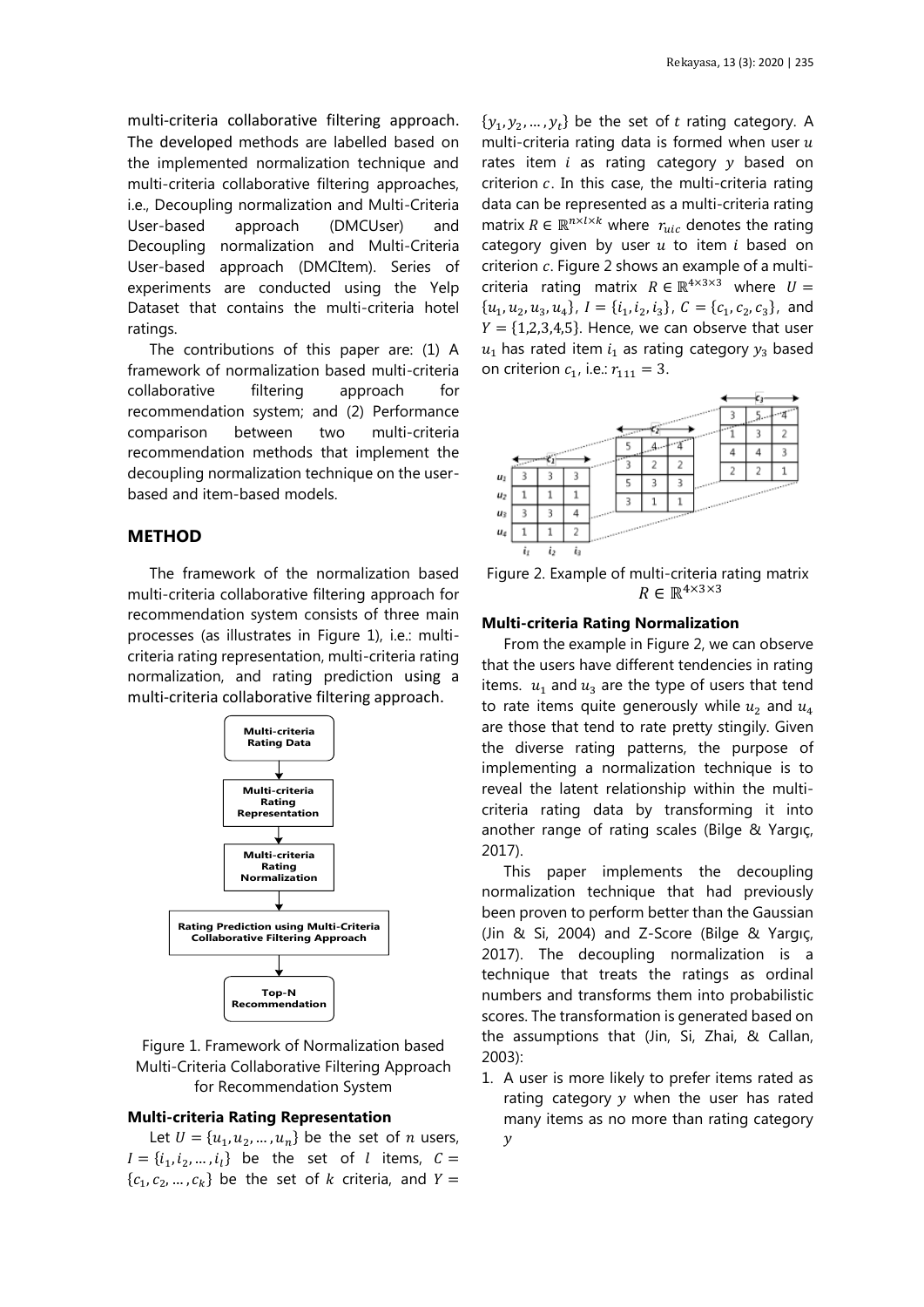2. A user is less likely to prefer items rated as rating category  $y$  when the user has rated many items as rating category  $y$ 

The decoupling normalized multi-criteria rating of user  $u$  towards item  $i$  according to criterion  $c$  is calculated as follows (Bilge & Yargıç, 2017):

 $P(y \text{ is preferred}) = P(r_{uic} \le y) - \frac{P(r_{uic} = y)}{2}$ 2

where  $P(r_{\text{uic}} \leq y)$  represents the proportion of items that are rated as no more than rating category  $y$ :

 $P(r_{uic} \le y) = \frac{\# \{r_{uic} \le y\}}{\# \{r_{uic} \neq \emptyset\}}$  $\frac{\# \{r_{\text{u}ic} \neq y\}}{\# \{r_{\text{u}ic} \neq \emptyset\}}$  where  $\forall i \in I$  and  $\forall c \in C$ and  $P(r_{\text{uic}} = y)$  represents the proportion of items that are exactly rated with rating category  $\mathcal{V}$ :

$$
P(r_{uic} = y) = \frac{\# \{r_{uic} = y\}}{\# \{r_{uic} \neq \emptyset\}} \text{ where } \forall i \in I \text{ and } \forall c \in C
$$

**Algorithm: Decoupling Normalization** 

**Input:** Multi-criteria rating matrix  $R \in \mathbb{R}^{n \times l \times k}$ Process:

- 1. Create a zero multi-criteria rating matrix  $D \in \mathbb{R}^{n \times l \times k}$
- 2. For each  $u \in U$  at each rating category  $y \in Y$ , calculate the  $P(r_{\text{uic}} \leq y)$  according to Equation (2)
- 3. For each  $u \in U$  at each rating category  $y \in Y$ , calculate the  $P(r_{\text{uic}} = y)$  according to Equation (3)
- For each  $u \in U$  at each rating category  $y \in Y$ , calculate 4. the  $P(y \text{ is preferred})$  according to Equation (1)
- 5. Substitute the value of  $d_{\text{uic}}$  with  $P(y \text{ is preferred})$ which satisfies  $r_{u i c} = y$
- **Output:** Decoupling normalized multi-criteria rating matrix  $D \in \mathbb{R}^{n \times l \times k}$





### <span id="page-2-0"></span>Figure 4. Example of multi-criteria decoupling matrix  $D \in \mathbb{R}^{4 \times 3 \times 3}$

The complete algorithm of the decoupling normalization technique is listed in **Error! Reference source not found.**. The results of implementing the technique to the toy data in [Figure 2](#page-1-1) are shown in [Figure 4.](#page-2-0) We can observe that the decoupling normalization reveals that  $u_1$ and  $u_2$ , as well as  $u_3$  and  $u_4$ , actually have similar tastes despite their different rating tendencies.

These latent relationships cannot be revealed from the original multi-criteria rating.

## **Rating Prediction using Multi-Criteria Collaborative Filtering Approach**

The multi-criteria collaborative filtering approach consists of 5 processes: (1) similarity per criterion, (2) similarity selection overall criteria, (3) rating prediction per criterion, (4) aggregation of rating prediction overall criteria, and (5) recommendation generation. This paper implements two well-known multi-criteria collaborative filtering approaches: Multi-Criteria User-based and Multi-Criteria Item-based. For ease of explanation, we name the method that implements the combination of Decoupling normalization and Multi-Criteria User-based approach as DMCUser; where the method that implements the combination of Decoupling normalization and Multi-Criteria User-based approach is labelled as DMCItem.

### *Similarity per Criterion*

In DMCUser, the similarity between user  $u$ and user  $v$  per criterion  $c$  is calculated as follows:  $\textit{Sim}(u, v)_{c} = \frac{\sum_{i \in I_u \cap I_v} (d_{uic} - \mu_{uc}) \cdot (d_{vic} - \mu_{vc})}{\sqrt{1 - \sum_{i \in I_u \cap I_v} (d_{vic} - \mu_{uc}) \cdot (d_{vic} - \mu_{vc})}}$  $\sqrt{\sum_{i \in I_u \cap I_v} (d_{uic} - \mu_{uc})^2} \cdot \sqrt{\sum_{i \in I_u \cap I_v} (d_{vic} - \mu_{vc})^2}$ 

where  $I_u$  is the set of items that have been rated by user u and  $\mu_{uc}$  is the average of the normalized rating of user  $u$  based on criterion  $c$ . On the other hand, DMCItem calculates the similarity between item  $i$  and item  $j$  per criterion  $c$  as follows:

$$
Sim(i, j)c =
$$
  

$$
\frac{\sum_{u \in U_i \cap U_j} (d_{uic} - \mu_{uc}) \cdot (d_{ujc} - \mu_{uc})}{\sqrt{\sum_{u \in U_i \cap U_j} (d_{uic} - \mu_{uc})^2} \cdot \sqrt{\sum_{u \in U_i \cap U_j} (d_{ujc} - \mu_{uc})^2}}
$$

where  $U_i$  is the set of users that have rated by item i.

### *Similarity Selection Overall Criteria*

The similarity selection is the process of determining which similarity is considered to be most significant to use given the list of the multicriteria similarities. In this paper, we assume that the most significant similarity is the similarity of a criterion that has the lowest values overall criteria:

$$
Sim_{min}(x_1, x_2) = \min_{1 \le c \le k} Sim(x_1, x_2)_c
$$

$$
Sim(x_1, x_2)_c = \begin{cases} Sim(u, v)_c & , \text{case DMCUser} \\ Sim(i, j)_c & , \text{case DMCItem} \end{cases}
$$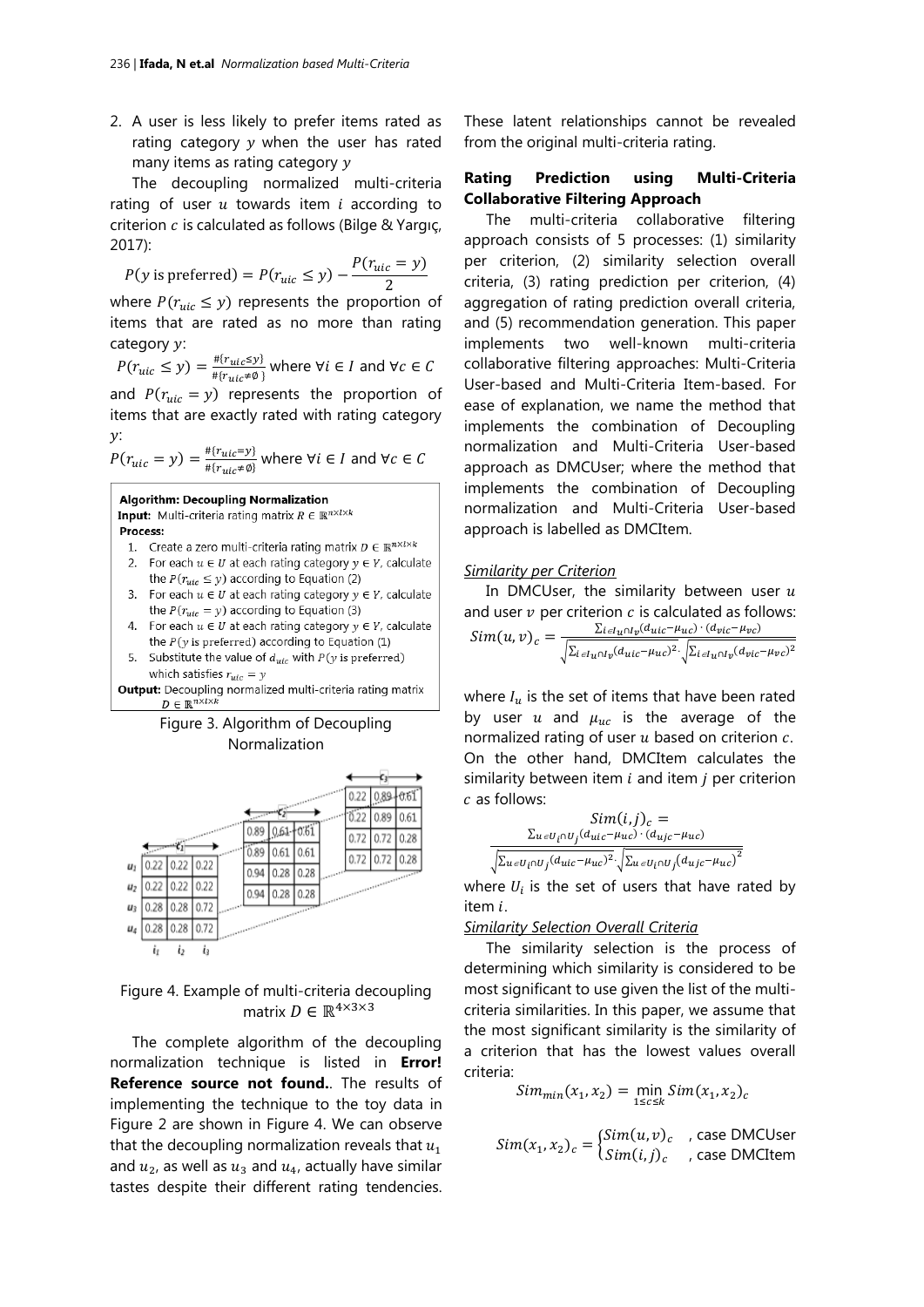Once then similarities overall criteria are calculated, we may find the top- $h$  similar users or items to form the user or item neighbourhood, depending on which collaborative filtering approach is implemented. For the case of DMCUser,  $Q_n(i)$  is formed as the set of top- $h$ similar users to the target user  $u$  that have rated item *i*. For the case of DMCItem,  $X_u(j)$  is formed as the set of top- $h$  similar items to item  $i$  that have previously been rated by target user  $u$ . Note that, in the rest of this paper, we denote  $h$  as the neighbourhood size where  $h \ge Q_u(i)$  in DMCUser or  $h \geq X_u(j)$  in DMCItem.

#### *Rating Prediction per Criterion*

The rating prediction per criterion in DMCUser is calculated as follows:

$$
\acute{r}_{uic}^{UB} = \mu_{uc} + \frac{\Sigma_{v \in Q_u(j)} sim_{min}(u,v) \cdot (r_{vic} - \mu_{vc})}{\Sigma_{v \in Q_u(j)} |sim_{min}(u,v)|}
$$

Meanwhile, the rating prediction per criterion in DMCItem is formulated as:

> $\acute{\tau}_{uic}^{IB} = \frac{\Sigma_{i \in X_u(j)} Sim_{min}(i,j) \cdot (r_{uic} - \mu_{uc})}{\Sigma_{i \in X_u(j)} [Sim_{min}(i,j)]}$  $\Sigma_{i \in X_u(j)}$ |Si $m_{min}(i,j)$ |

*Aggregation of rating prediction overall Criteria*

The aggregation of rating prediction overall criteria is the process of taking into account the rating prediction of each criterion in a way such that the multiple rating scores are combined to form a single rating score. This paper implements the Weighted Linear Sum (WLS) technique (Barredo & Bosque-Sendra, 1998) that uses the criteria weighted scoring to distinguish the importance of each criterion. Let  $W =$  ${w_1, w_2, ..., w_k}$  be the set of *k* criteria weighted scoring that satisfies  $1 = \sum_{c \in C} w_c$  and  $|W| = |C|$ . The aggregation of rating predictions is calculated as:

$$
\hat{r}_{ui} = \sum_{c \in C} w_c * \gamma_{ui}
$$

where

 $\gamma_{uic} = \begin{cases} \acute{\tau}_{uic}^{UB} & \text{, case DMCUser} \\ \dot{\tau}_{dB}^{LB} & \text{, case DMCItem} \end{cases}$  $\acute{r}^{IB}_{uic}$  , case DMCItem

*Recommendation Generation*

The system generates the list of recommendations by offering the target user to the Top-  $N$  items that have the highest aggregated predictions scores.

#### **RESULTS AND DISCUSSION**

#### **Experiment Setup**

This paper uses the Yelp Dataset that contains the ratings of hotels based on four criteria: Overall, Useful, Funny, and Cool. We filter the dataset such that we only use data of users that have rated at least 3 hotels, results in 25,000 ratings from 2,595 users on 5,209 hotels. The rating category of each criterion is from 1 to 5 for Overall, from 0 to 110 for Useful, from 0 to 59 for Funny, and from 0 to 103 for Cool. We apply the 5-fold cross-validation as the evaluation method and use both the Precision and Normalized Discounted Cumulative Gain (NDCG) as the evaluation metrics.

#### **Sensitivity Analysis**

#### *Impact of Neighborhood Size*

The neighbourhood size  $(h)$  is the parameter that controls the per criterion rating prediction formulated in Equation (8) for the DMCUser and Equation (9) for the DMCItem. In this paper, we vary  $h = \{5, 10, 20, 30, 40, 50\}.$ 



<span id="page-3-0"></span>Figure 5. Impact of Neighborhood Size (

[Figure 5](#page-3-0) shows the impact of  $h$  to DMCUser and DMCItem in terms of Precision and NDCG. We can observe that DMCUser performs the best when  $h = 5$  and deteriorates on larger  $h$ . Meanwhile, DMCItems achieves its best performance at the largest  $h_i$ , i.e.,  $h = 50$ . These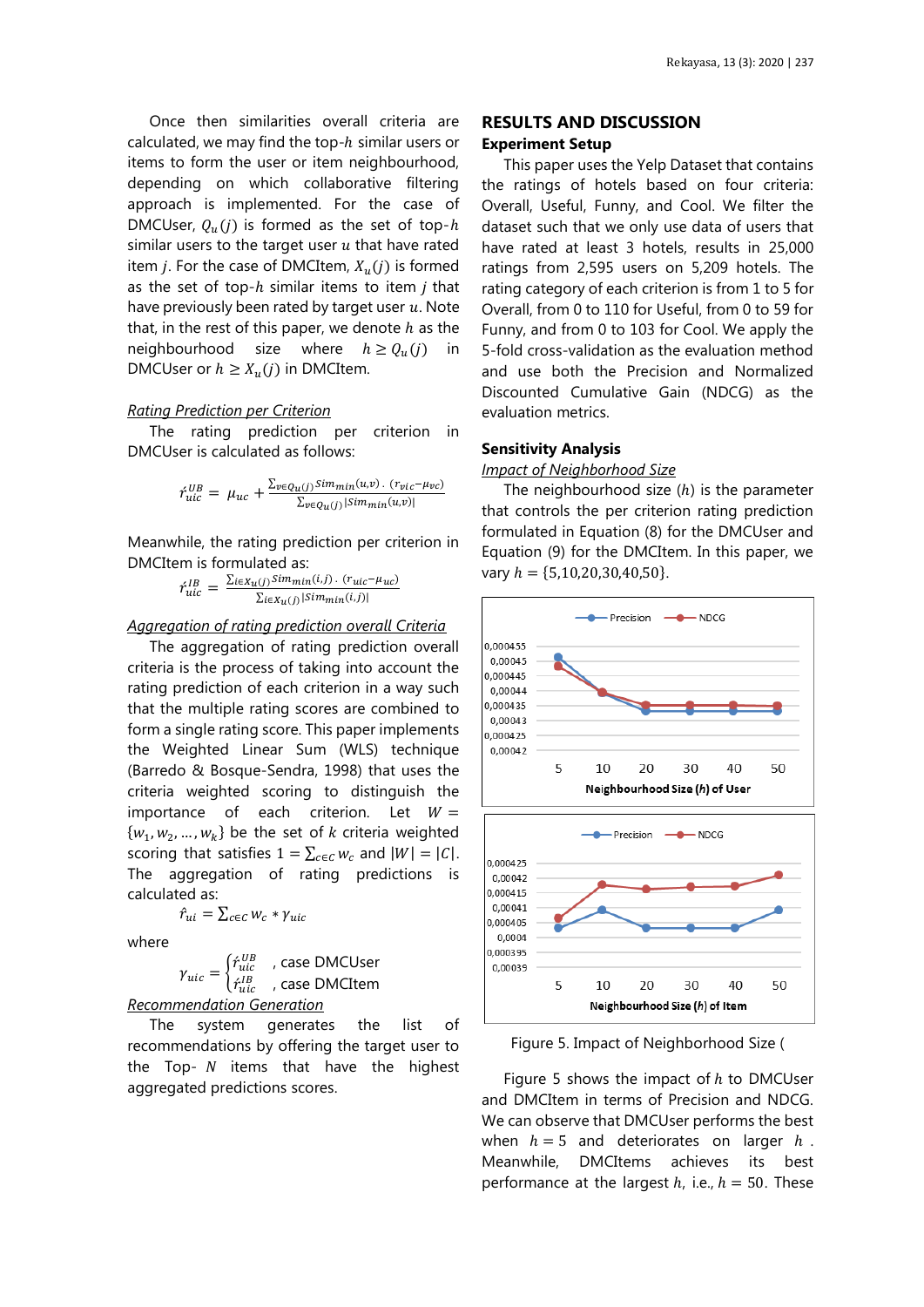results indicate that there is a size of neighbourhood difference that should be used for tuning DMCUser and DMCItem to their best performances. In this case, DMCUser significantly needs less  $h$  than DMCItem.

### *Impact of Criteria Weighted Scoring*

The criteria weighted scoring  $(W)$  is the parameter that controls the aggregation of rating prediction overall criteria formulated in Equation (10). This paper tries a variation of  $W$  (listed in [Table \)](#page-4-0) such that either each criterion has the same importance or only one of them is considered as the most important criterion while the others are set as equally essential. Note that we give a label to each variation of  $W$  for ease of explanation.

<span id="page-4-0"></span>Table 1. Variation of Criteria Weighted Scoring  $(W)$ 

| Label | <b>Weighted Scoring per criterion</b> |       |                |      |
|-------|---------------------------------------|-------|----------------|------|
|       | $W_1$                                 | $W_2$ | W <sub>3</sub> | W4   |
| WLS1  | 0.25                                  | 0.25  | 0.25           | 0.25 |
| WLS2  | 0.40                                  | 0.20  | 0.20           | 0.20 |
| WLS3  | 0.20                                  | 0.40  | 0.20           | 0.20 |
| WLS4  | 0.20                                  | 0.20  | 0.40           | 0.20 |
| WLS5  | 0.20                                  | 0.20  | 0.20           | 0.40 |







<span id="page-4-1"></span>(b) DMC Item Figure 6. Impact of Criteria Weighted Scoring  $(W)$ 

The impacts of  $W$  to DMCUser and DMCItem in terms of Precision and NDCG are shown in [Figure 6.](#page-4-1) We can observe that DMCUser and DMCItem achieve their best performances respectively on WLS2 and WLS5. These results indicate that DMCUser considers that the first criterion (i.e., Overall) is the most important one compared to the other three criteria. On the contrary, DMCItem assumes that the last criterion (i.e., Cool) is the most significant among others

### **Performance Comparison**

The performances of DMCUser and DMCItem are compared and fine-tuned based on their best parameters from the sensitivity analysis. In this case, DMCUser uses  $h = 5$  and WLS2 while DMCItem uses  $h = 50$  and WLS5. We analyze the comparisons based on a variation of  $Top-N =$  ${1,2,3,\dots,20}.$ 









<span id="page-4-2"></span>[Figure 7](#page-4-2) shows the performance comparisons in terms of Precision and NDCG. We can observe that DMCItem outperforms DMCUser at most Top-N, i.e., until Top- $N = 16$  in terms of Precision and Top- $N = 17$  in terms of NDCG. In other words, DMCUser outperforms DMCItem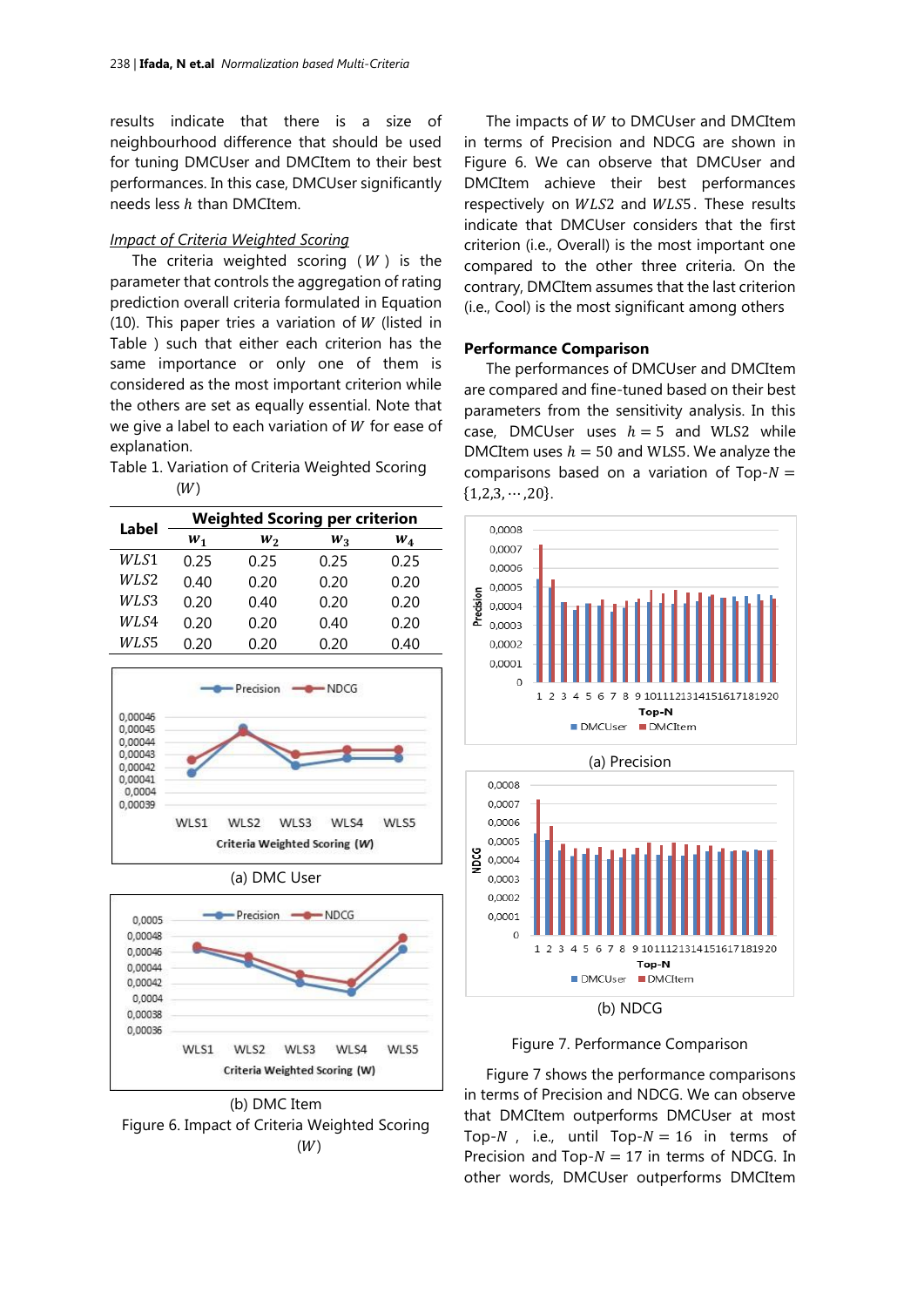only when Top- $N$  is large. However, knowing that a target user usually tends to choose items that are at the top of the recommended list (Mohan, Chen, & Weinberger, 2011; Wang, Wang, Li, & He, 2013), it makes it more practical to implement DMCItem instead of DMCUser in the recommendation system. Additionally, these findings confirm those of the single-criteria collaborative filtering studies, i.e., that the itembased approach performs better than the userbased (Aggarwal, 2016; Gong, 2009; Ifada, Susanti, & Mula'ab, 2019; Sarwar, Karypis, Konstan, & Riedl, 2001).

## **CONCLUSION**

This paper analyses and compares the performances of two methods that implement the normalization based multi-criteria collaborative filtering approach for a recommendation system. The developed methods are labelled based on the implemented normalization technique and the multi-criteria collaborative filtering approaches, i.e., Decoupling normalization and Multi-Criteria User-based approach (DMCUser) and Decoupling normalization and Multi-Criteria User-based approach (DMCItem). Experiment results using the Yelp Dataset that contains the multi-criteria hotel ratings show that DMCItem outperforms DMCUser at most Top-N in terms of Precision and NDCG. Though DMCUser can perform better than DMCItem at large Top- $N$ , it is still more practical to implement DMCItem rather than DMCUser in a multi-criteria recommendation system since users tend to show more interest to items at the top list.

For further study, a possible plan is to implement other rating normalization techniques. Alternatively, we can also try to implement a fusion of the user-based and itembased multi-criteria collaborative filtering approaches to improve the methods developed in this paper.

## **REFERENCES**

Aggarwal, C. C. (2016). *Recommender Systems: The Textbook*. Switzerland: Springer International Publishing.

- Barredo, J. I., & Bosque-Sendra, J. (1998). Multi-Criteria Evaluation Methods for Ordinal Data In a GIS Environment. *Geographical Systems, 5*, 313-328.
- Bilge, A., & Yargıç, A. (2017). Improving Accuracy of Multi-Criteria Collaborative Filtering By Normalizing User Ratings. *Anadolu Üniversitesi Bilim Ve Teknoloji Dergisi A-Uygulamalı Bilimler ve Mühendislik, 18*(1), 225-237.
- Gong, S. J. (2009). Employing User Attribute Item Attribute to Enhance The Collaborative Filtering Recommendation. *Journal of Software, 4*(8), 883-890.
- Ifada, N., Susanti, S., & Mula'ab. (2019). Impact of Imputation on Cluster-based Collaborative Filtering Approach for Recommendation System. *Kursor, 10*(1), 13-20.
- Jin, R., & Si, L. (2004). *A study of methods for normalizing user ratings in collaborative filtering.* Paper presented at the The 27th Annual International ACM SIGIR Conference on Research and Development in Information Retrieval, Sheffield, United Kingdom.
- Jin, R., Si, L., Zhai, C., & Callan, J. (2003). *Collaborative Filtering With Decoupled Models for Preferences and Ratings.* Paper presented at the The 12th International Conference on Information and Knowledge Management, New Orleans, Louisiana, USA.
- Mohan, A., Chen, Z., & Weinberger, K. (2011). Web-Search Ranking with Initialized Gradient Boosted Regression Trees. *Journal of Machine Learning Research, 14*, 77-89.
- Sarwar, B., Karypis, G., Konstan, J., & Riedl, J. (2001). *Item-based Collaborative Filtering Recommendation Algorithms.* Paper presented at the The 10th International Conference on World Wide Web, Hong Kong.
- Wang, Y., Wang, L., Li, Y., & He, D. (2013). *A Theoretical Analysis of NDCG Ranking Measures.* Paper presented at the The 26th Annual Conference on Learning Theory (COLT 2013), Princeton, NJ, USA.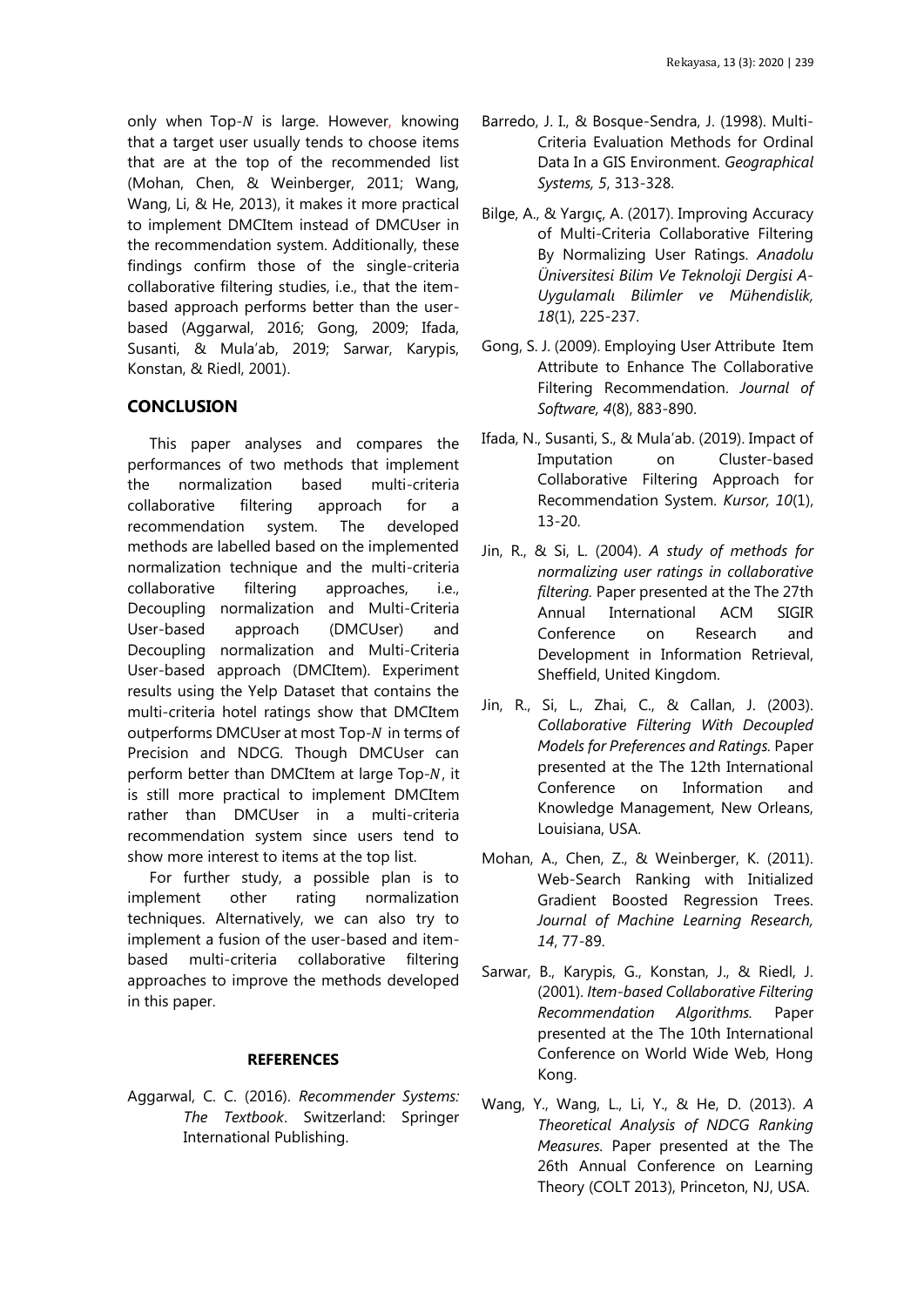| **Ifada, N et.al** *Normalization based Multi-Criteria*